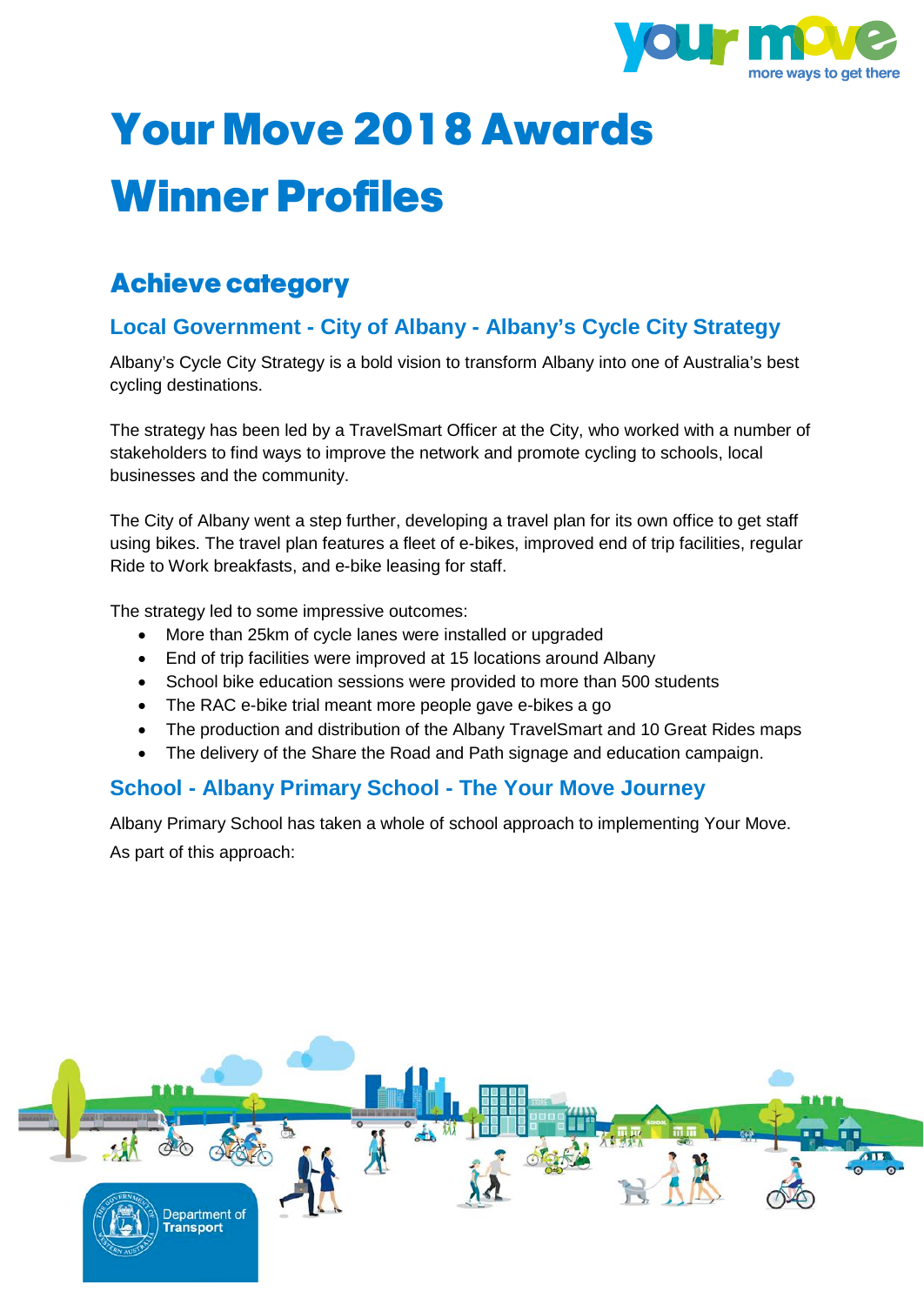- The school has a teacher supported Your Move student team of Year Five students
- A parent volunteer led Walking School Bus operates morning and afternoon, four days a week
- A series of special events such as Fume Free Fridays and National Ride2School Day encourage active transport
- A series of Council supported bike skills and maintenance education workshops have run, to improve the student's bike riding skills
- Infrastructure has recently been improved, with new scooter racks and signs (using Your Move points).

This has resulted in consistent Hands Up Survey results showing a reduction in students getting to school by car, with students saying they feel better and enjoy getting active.

# **Workplace - City of Subiaco - Staff Sustainable Transport Initiatives**

The City of Subiaco promotes a number of sustainable travel initiatives supporting staff to choose different travel options to get to work and business meetings.

Staff members are offered a Sustainable Travel Allowance instead of a parking permit if they are travelling to work by active transport, currently at \$9 per day. Each year 30 to 40 per cent of eligible staff choose the travel allowance as an incentive for active travel.

Four SmartRiders are available to staff for business trips. Each of the four cards is used at least once or twice per week, and over the last two years there has been a total of 145 SmartRider journeys. A pool e-bike fleet is also well used by staff.

# **Innovate category**

### **Local Government - City of Cockburn - Glow in the Dark Path**

Glow in the Dark Paths have been installed on dark sections of the coastal shared path – the first glow paths in WA. The glow in the dark Moon Deck treatment helps activate the shared paths at night by enabling walkers, runners and bike riders to find their way and feel safer.

The Moon Deck has been well supported by the local community and received significant positive feedback. Improved facilities are to be supported by a new app, Explore Cockburn, to be launched soon. This user-friendly app will provide maps highlighting the Moon Deck sections and bike trails to key destinations in Cockburn.

# **School - Baldivis Secondary College – Year 7 Transition Project**

The Year Seven Transition Project increased the number of Year Seven students choosing active transport to get to school compared to previous years.

The program targeted families before the children started Year Seven with lots of great transport information and resources.

Once the students got to school, they participated in a number of workshops embedded in the Science curriculum.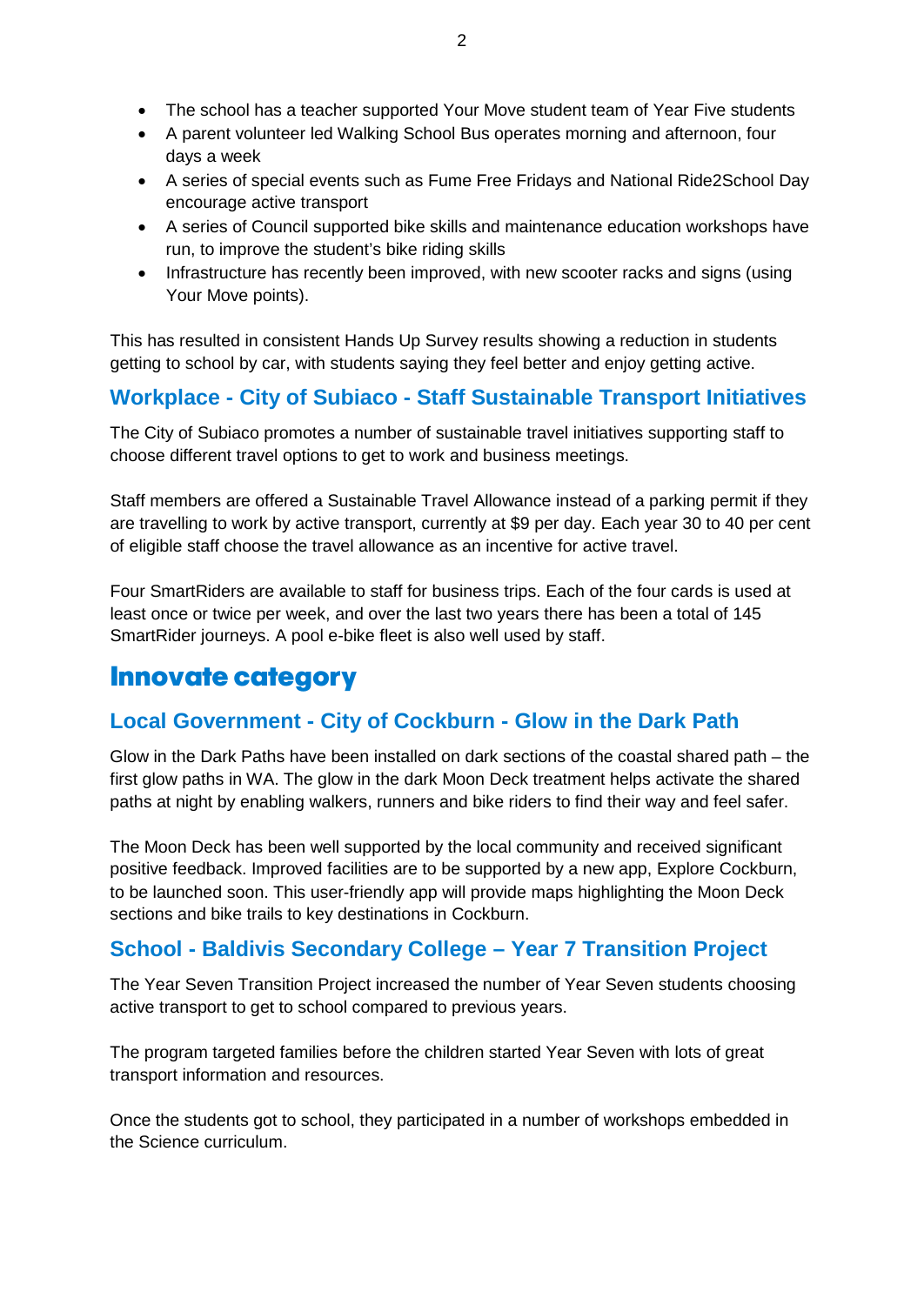These workshops involved the Green Team student leaders to foster peer to peer learning. The Transition Project helps minimise the stress of the move to high school, supports students to develop independence and resilience, and connect positively with their local community. Parents and children alike have reported feeling more confident in choosing independent travel options, and staff have observed reduced vehicle traffic around the school.

## **Workplace - Arup - Six Week Wellbeing Challenge**

Arup's Six Week Wellbeing Challenge ran from April to June 2018 to promote health and wellbeing for staff, with a strong focus on moving more.

The Team Step Challenge and Walk It Wednesdays kickstarted people to get moving more with some healthy competition between teams. The walking and breakfast club got people from different teams walking in a fun and interactive way, with a tour of Arup projects around the city.

Arup employees were encouraged to think about their daily commute and work travel, and how they could build more activities into their day. In a Your Move lunch and learn session employees were asked to complete a Commit to Change pledge.

A recent travel survey shows that 20 per cent of Arup employees walk or cycle to work.

# **Champion category**

### **Local Government - Jillian Woolmer, City of Cockburn**

Jillian Woolmer has spent the past 22 years championing active transport, with a strong focus on encouraging women to ride.

Passionate about cycling, Jillian spends her spare time encouraging more women to get involved in cycling and feel confident on bikes. She uses fun and innovative ways to encourage more people to shift to active transport, helping get colleagues and the City of Cockburn community involved in active transport.

Jillian won the Public Health Advocacy Institute WA Awards for Road Safety and Active Transport.

#### **School - Amy Ham, Lakelands Primary School**

For the past four years, Amy has been coordinating and implementing active travel initiatives at Lakelands Primary School. Each year she selects a Your Move student team, and volunteers to develop fun and exciting ideas with students to capture the interest of the whole school with new ways to get more active.

Amy is responsible for conducting Hands Up Surveys each term to track results, promoting Your Move to students and parents and hosting events such as Footprint Friday and scavenger hunts.